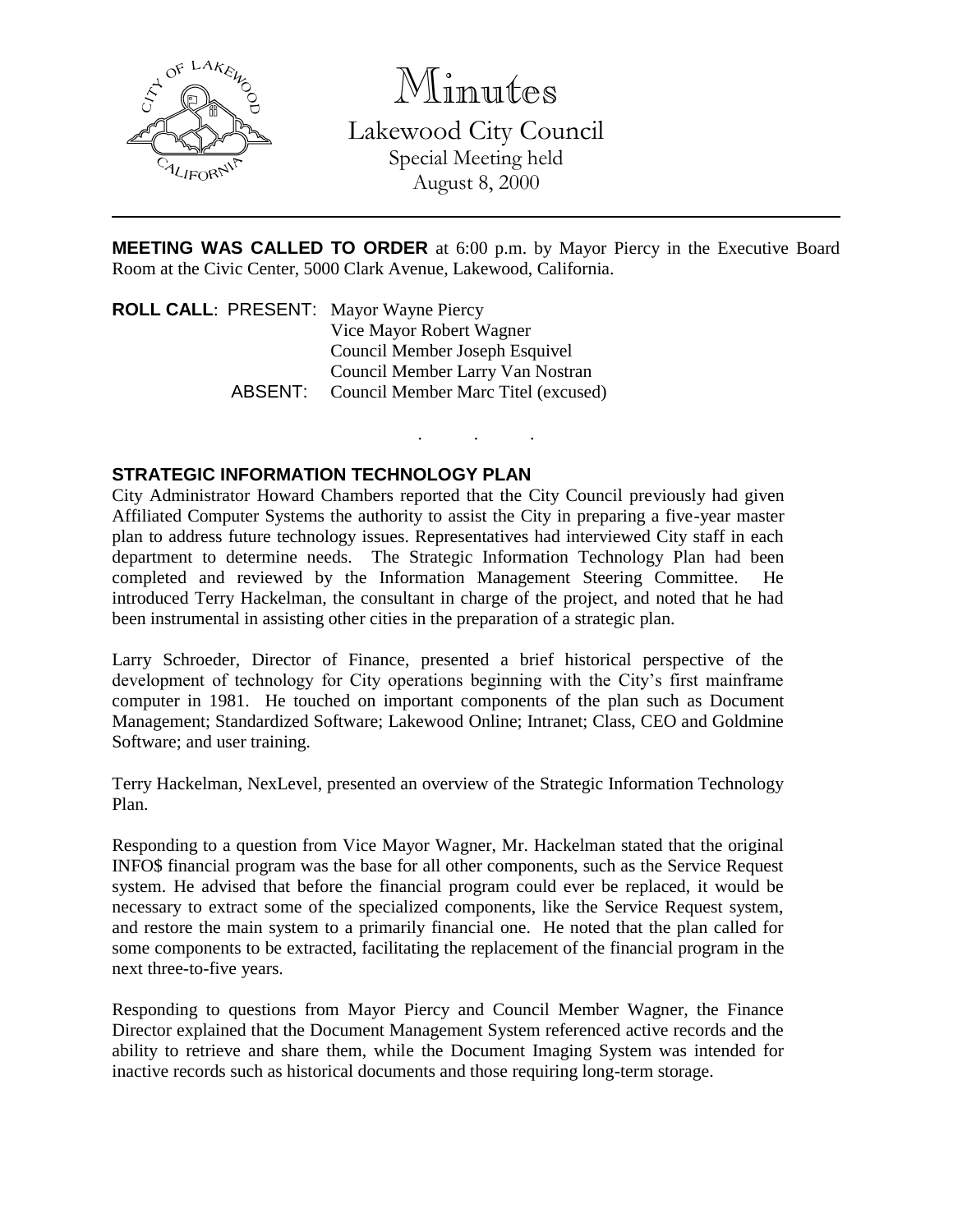City Council Minutes August 8, 2000 Page 2

## **STRATEGIC INFORMATION TECHNOLOGY PLAN** - Continued

Vice Mayor Wagner inquired if the additional staffing for tech support was for programming needs. The Finance Director responded by stating that the current mainframe programs such as accounts payable and payroll were older programs that were very stable and required little attention and that most of the technical support went to desktop software stability issues.

Mayor Piercy asked about budgeting requirements for the proposed initiatives. The Director of Finance responded by stating that the projects listed in the first two years of the plan were already included in the newly adopted budget and that all other items would come back to the City Council as part of future budgeting.

Vice Mayor Wagner expressed concern that the computer architecture would be adequate for the City's future needs and that the proposed improvements would keep the City headed in the right direction. Mr. Hackelman responded by stating that the City's plan was in the mainstream for the computer industry today. He concluded by stating that with the industry focus on non-proprietary systems, functionality was virtually the same with all major vendors, and he did not foresee any drastic changes in the next three-to-five years.

At 6:58 p.m., Mayor Piercy called for a brief recess. At 7:00 p.m., the meeting was reconvened.

. . .

. . .

## **IACOBONI LIBRARY RENOVATION PLANS**

The City Administrator stated that the second part of the meeting would be concerned with the renovation of the Iacoboni Library. He reported that the process had been made possible due to funding from Los Angeles County Supervisor Don Knabe in the amount of \$500,000.

Public Works Director Lisa Rapp stated that staff had developed a close working relationship with the County library staff and the architect to design a quality project.

Project Architect Jim Nardini, Charles Walton Associates, provided an overview of the new look for the library including tiled entryway, carpeting, new circulation desk, conduit to be laid for increased electrical/telecommunications capabilities, and new lighting throughout the facility. He confirmed for Mayor Piercy that input had been sought from the Iacoboni Library staff.

Interior Designer Judy Van Wyk reviewed samples of the finishes to be used for carpet, wood, and tile areas.

Council Member Esquivel inquired how long the library would be closed during construction. Ms. Rapp responded by stating that the library would close on September 8th and was expected to reopen on January 29, 2001.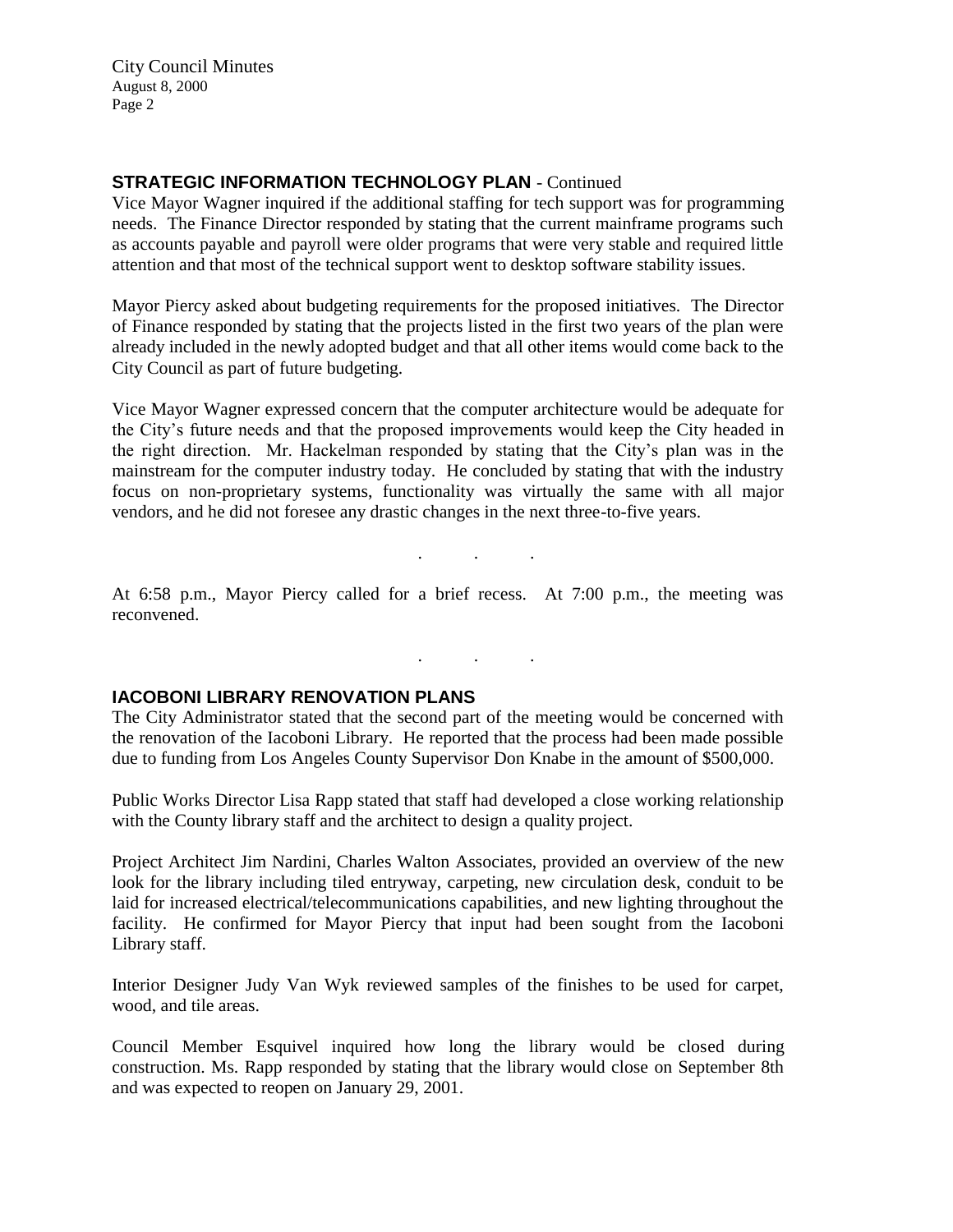City Council Minutes August 8, 2000 Page 3

#### **IACOBONI LIBRARY RENOVATION PLANS** - Continued

Robert Seal, L.A. County Public Library Facilities Planning & Development, reported that the Iacoboni Library had first opened in March of 1973 with a collection of approximately 120,000 items. Today, the Iacoboni Library housed a collection of over 232,000 items and was one of the busiest locations in the County library system. He stated that the proposed renovations had taken collection growth into consideration in both the layout and design and the power and data accessibility.

David Flint, Assistant Director of Finance & Planning for the County Public Library System, stated the architect, Charles Walton Associates, was well known for the design of space efficient buildings.

Project Manager June Anderson reviewed the renovation schedule and the planned storage of the Library's collection in containers in the parking area. She noted that since the project involved interior work there would be no problems with weather delays.

Acting County Librarian Wendy Romano and Regional Administrator Steven Klein provided information on the plan to provide a temporary shift of services and staff to other area libraries such as Bellflower, Artesia and Norwalk, with an increase in hours and staffing at Lakewood's George Nye Library.

Responding to a question from Council Member Van Nostran, Ms. Romano confirmed that a schedule with that information would be provided to area schools. Mayor Piercy stressed the need to work closely with the schools, since the library would be closing just as the school year started.

The City Administrator asked, based upon the County's experiences in other communities, what reactions might be expected from library patrons about the renovation. Mr. Klein responded by stating that most people would go to the George Nye library and find their needs to be well met. He noted that the group most likely to be impacted negatively would be college students who had become accustomed to the large collection at Iacoboni and might have to request books to be transferred through the County system or make use of the Long Beach State Library during the construction project.

Council Member Wagner inquired about the use of a bookmobile. Ms. Romano stated that although bookmobiles had occasionally been used recently as a means to return books, since they provided no electronic access, the usefulness to patrons was extremely limited.

COUNCIL MEMBER ESQUIVEL MOVED AND COUNCIL MEMBER VAN NOSTRAN SECONDED TO AUTHORIZE THE MAYOR AND CITY CLERK TO SIGN A LEASE AGREEMENT WITH THE COUNTY OF LOS ANGELES UPON ITS APPROVAL AS TO FORM BY THE CITY ATTORNEY.